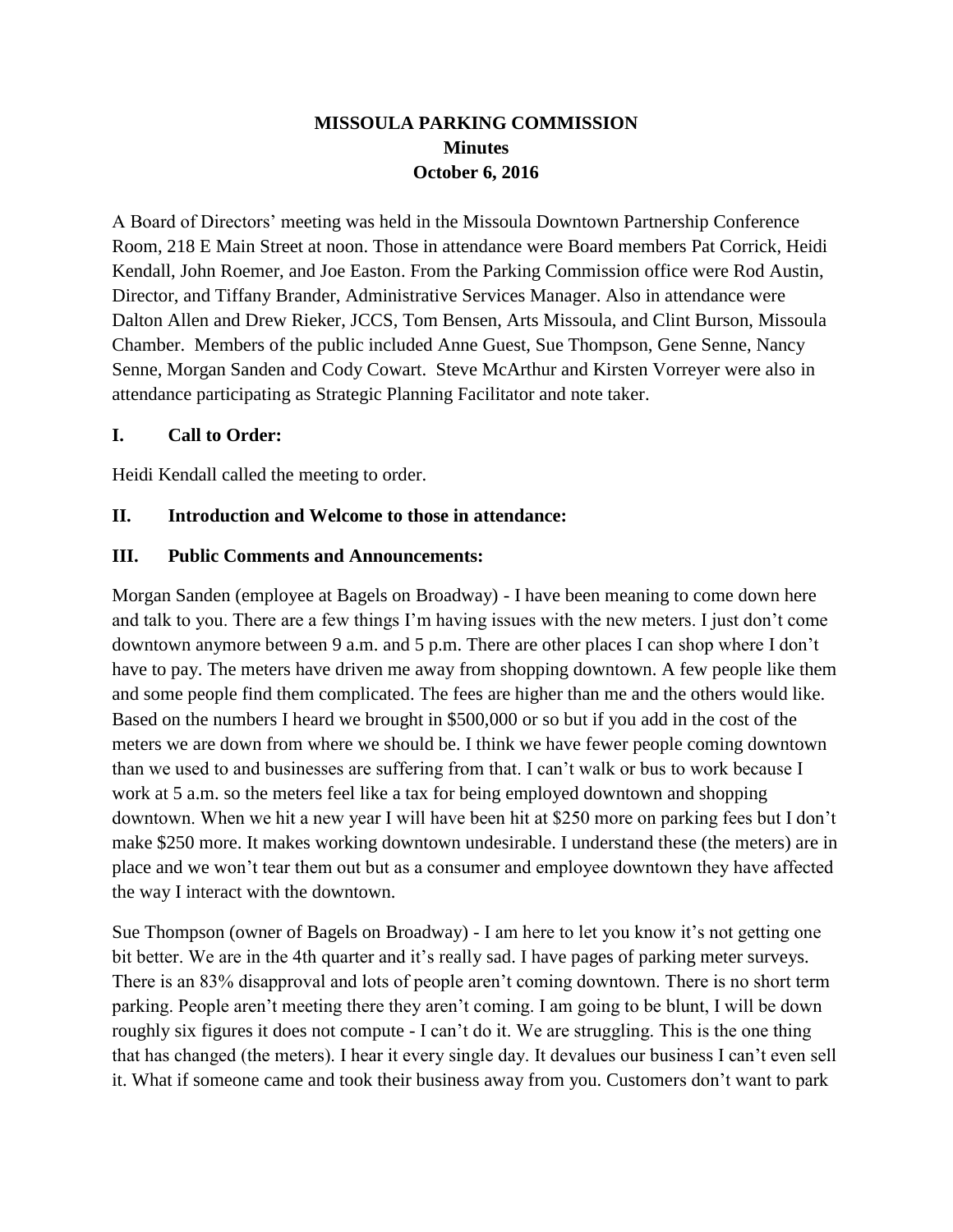a long ways away, pay a lot and walk to get a coffee and bagel. What it is doing to small businesses is really sad. People are moving out we can't do it.

John - to clarify you said there is no short term parking. Meaning no park and go parking anymore. Is that correct?

Sue Thompson - Yes the young people hate the meters they don't want to deal with it. They go other places with free parking. We have tried to get more people to come and they think nothing will change and they can't make it at noon. It's really sad and I think it might be the end of downtown. I know that's not what you're hoping for but you couldn't have done something more destructive and especially this particular type of meter. I know meters are needed but this particular type is a problem.

Gene - (Co-owner of the Missoula Import Market) our business is down about 25 to 30 percent. We are not getting our daytime business. People just don't like change but for the time being it's been really detrimental. For Sue they grab a coffee and bagel and go they don't want the hassle and expense of parking in order to do that. We can find parking we just don't like the parking meters and I can see how it has affected us. I think it's true for all of the retailers downtown.

Nancy - (Co-owner of the Missoula Import Market) - Our revenue is down. You will have a lot of parking if we (small businesses) all move out of the downtown. There is a meter on Ryman street in the middle of the block that makes it hard for anyone to walk past if someone is at the meter. Can it be moved back and turned the other way? More times people want to get through but they can't if someone is standing at the meter. I agree with everything everyone has been saying. No matter how nice your parking structure is no one will use it if there are no businesses. Nancy - You should also put up a sign for where there is one hour free parking. If it's not already full.

# **IV. Approval of Agenda:**

There were no motions to amend the agenda and it was unanimously approved.

### **V. Approval of Minutes:**

Joe Easton moved to approve the minutes with no changes. Pat Corrick seconded his motion and the **Minutes of the Board Meeting held on August 4, 2016 were unanimously approved.**

### **VI. Director's Report:**

Rod Austin briefly presented the Director's Report.

### **VII. Financial Statement:**

Jim Galipeau, JCCS was not available to attend the meeting and there was no financial statement given.